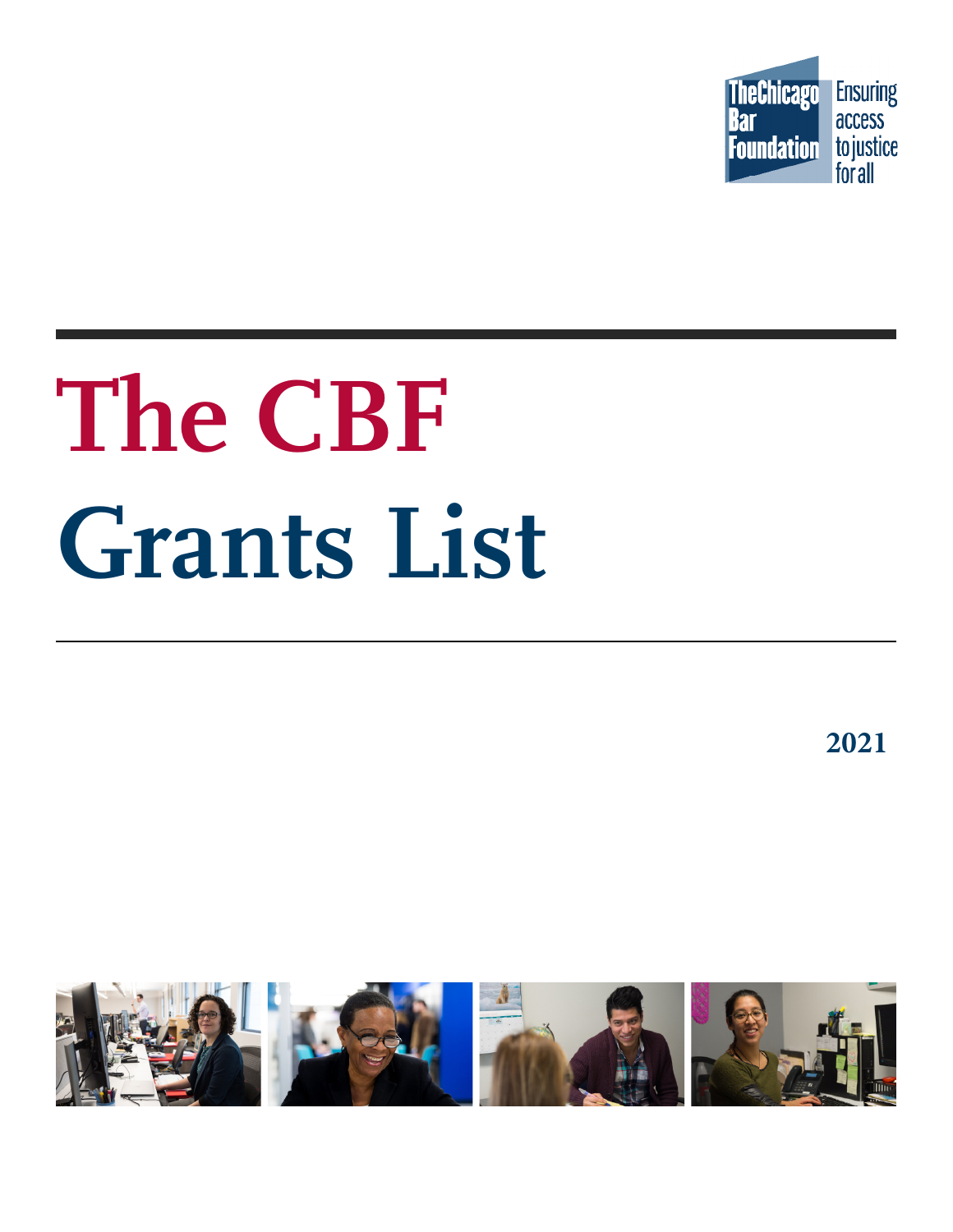# <span id="page-1-0"></span>**TABLE OF CONTENTS**

| Organizations With System-Wide Impact That Also Support the Efforts of Other Pro Bono and Legal Aid |
|-----------------------------------------------------------------------------------------------------|
|                                                                                                     |
|                                                                                                     |
|                                                                                                     |
|                                                                                                     |
|                                                                                                     |
|                                                                                                     |
| CBF Young Professionals Board/CBA Young Lawyers Section Partnership Grants 14                       |
|                                                                                                     |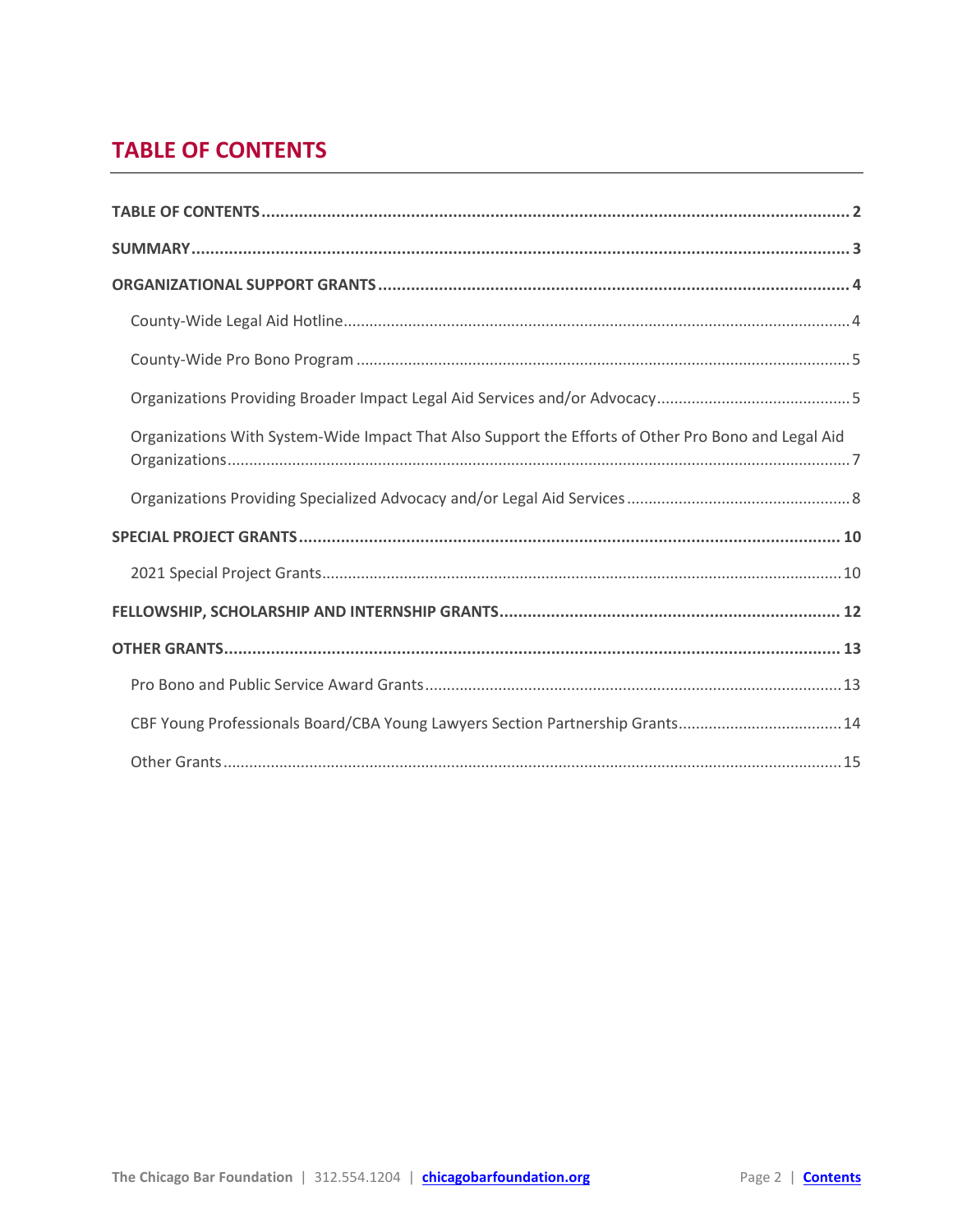# <span id="page-2-0"></span>**SUMMARY**

Thanks to the generous support of thousands of individual donors, hundreds of law firms and companies, and many other dedicated partners, the CBF grants program is able to invest in the entire pro bono and legal aid system and make an impact that no one individual or entity could acting alone. Due to this strong support, the CBF made more than \$1.75 million in grants in 2021, supporting dozens of pro bono and legal aid organizations and a number of innovative projects that are making a longer term impact.

The annua[l CBF Investing in Justice Campaign](http://chicagobarfoundation.org/campaign/) continues to be the primary engine for the CBF's grants. The Campaign yielded more than \$2 million in grants and support for more than 30 pro bono and legal aid organizations and related initiatives, thanks to more than 4,200 individual donors, a number of generous matching contributions from participating firms and companies, and additional funds the CBF is able to leverage through the Campaign grants process from a number of dedicated foundation and government partners.

The CBF awarded four types of grants over the past year:

- 1) Organizational Support grants totaling \$866,000
- 2) Special Project grants and support totaling more than \$630,750
- 3) Public interest law fellowships, scholarships, and internships totaling \$94,000
- 4) Other grants totaling more than \$157,337

## CBF grants:

- Support dozens of outstanding pro bono and legal aid organizations serving our community
- Underwrite court-based help desks, pro bono projects, and other related initiatives that make the justice system more user-friendly and accessible for people in need
- Help dedicated attorneys pursue legal aid careers
- Make it possible for pro bono attorneys to most effectively make a difference.

The grants process is carried out by a highly-regarded and broadly representative board of lawyers and judges with the assistance of experienced CBF staff. The CBF carefully vets pro bono and legal aid organizations and strategically allocates funds to make the biggest difference for people in need.

This document contains the complete list of the CBF's 2020 grants. For additional information about the CBF's grants and the rigorous grants process, please refer to the [CBF's website](http://chicagobarfoundation.org/grants/) or contact Melanie MacBride at 312/554-1206 or mmacbride@chicagobarfoundation.org.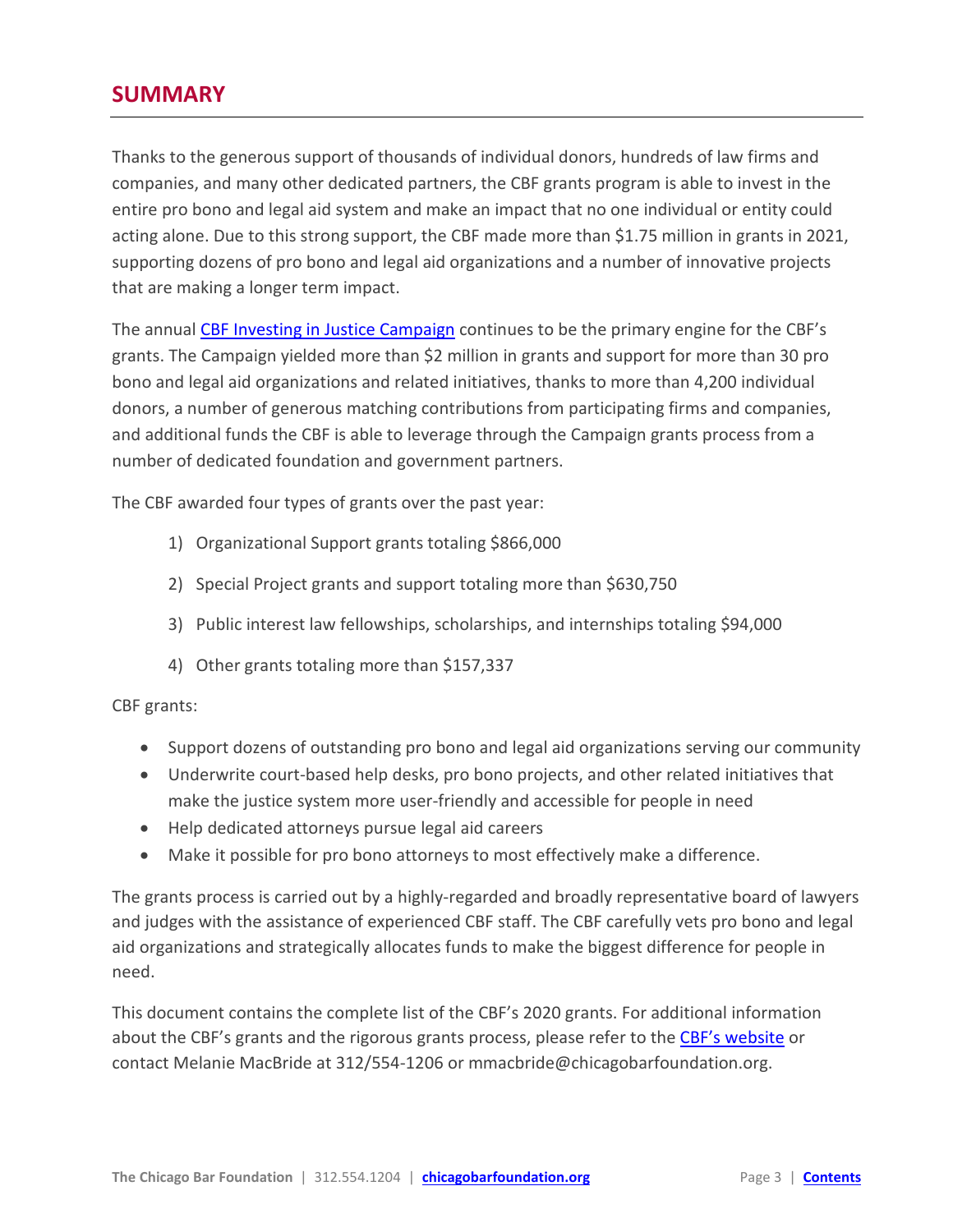# <span id="page-3-0"></span>**ORGANIZATIONAL SUPPORT GRANTS**

The CBF's 2021 Organizational Support grants were funded entirely by the 2021 [Investing in](http://chicagobarfoundation.org/campaign/)  [Justice Campaign.](http://chicagobarfoundation.org/campaign/) These grants provide critical and consistent general operating support for pro bono and legal aid organizations in our community. In the midst of the pandemic, the need for legal services was greater than ever before, but because of our dedicated donors, tens of thousands of Chicagoans were able to access critical legal help at a time when it is more important than ever.

Our goal in the CBF grants process is to make the broadest impact possible across the whole continuum of services in line with our strategic priorities and to maximize leverage from Investing in Justice Campaign funds. As outlined in more detail in our [grant guidelines,](https://chicagobarfoundation.org/pdf/grants/org-support-guidelines.pdf) priority among the CBF's Organizational Support grants is given to organizations that have a broad impact on increasing access to justice for low-income and disadvantaged people in Cook County. In particular, the CBF takes into account the overall systemic impact the organization has; the areas of law and communities served by the organization; and the number of people impacted by the organization's work. We also consider the priorities and limitations of the other major access to justice funders in Illinois, and individual organization's access to other funding sources.

Using these parameters, the CBF has developed some general categories and associated funding ranges for similarly situated organizations to ensure objectivity and consistency in grant awards. The CBF realizes that every organization is different even within these categories; the categories simply provide guidance to the CBF Grants Committee and Board in determining the amount of grant awards within some general ranges.

In 2021, the CBF made the following Organizational Support grants:

## <span id="page-3-1"></span>**County-Wide Legal Aid Hotline**

## **CARPLS (Coordinated Advice & Referral Program for Legal Services) \$50,000**

CARPLS, the legal aid hotline for Cook County, provides advice, information, and referral services over the telephone and through court-based assistance desks to low-income residents of Cook County. Staff and volunteer attorneys provide over 60,000 legal consultations annually to over 25,000 low-income people on civil law matters ranging from adoption to zoning.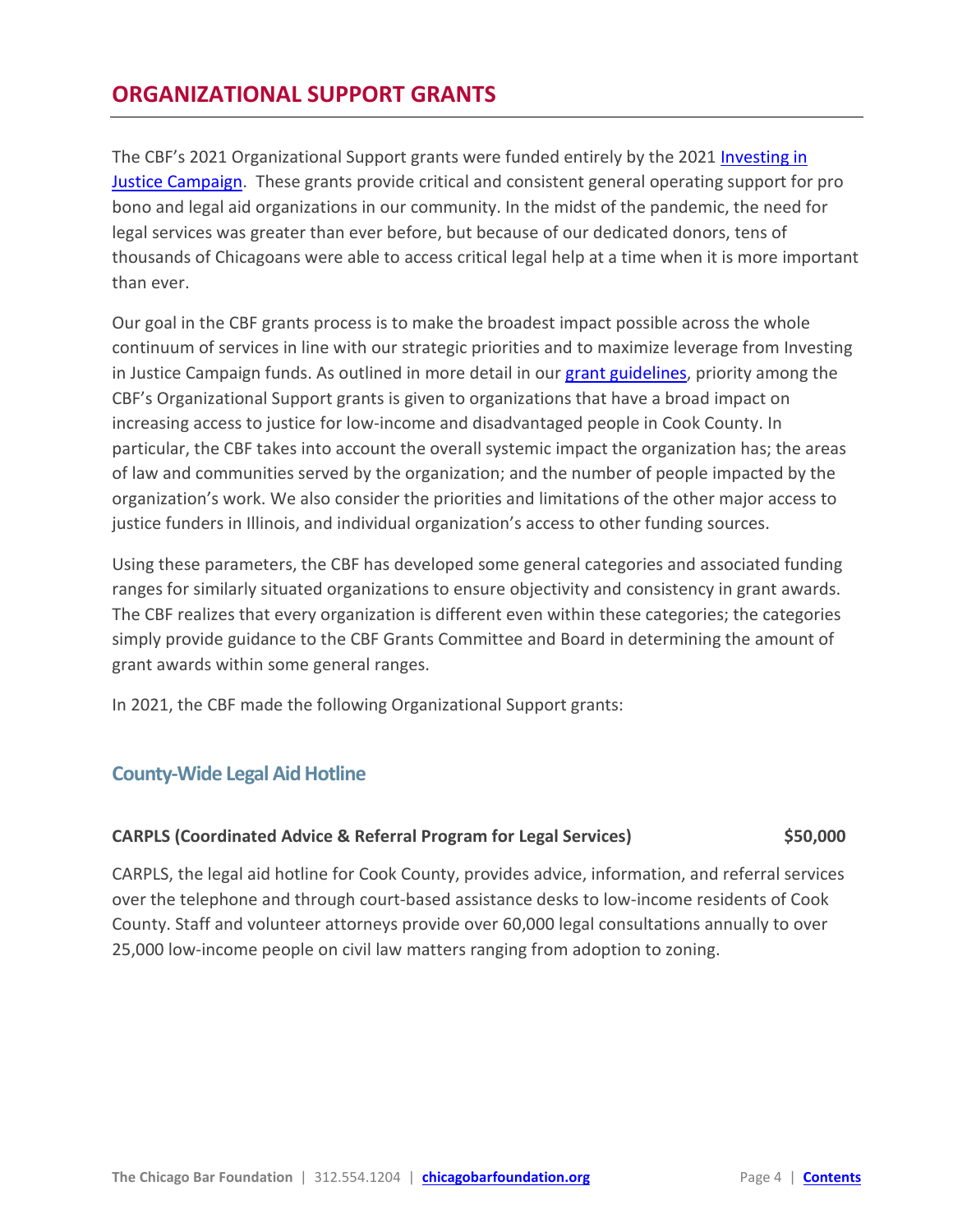## <span id="page-4-0"></span>**County-Wide Pro Bono Program**

## **Chicago Volunteer Legal Services Foundation (CVLS) \$45,000**

CVLS volunteers and staff attorneys represent low-income Chicagoans in a wide variety of civil matters. Some of the many types of cases CVLS handles include divorce, adult and minor guardianships, adoption, tort defense, mortgage foreclosure and eviction cases. Over 2,500 volunteers and staff annually assist about 9,000 clients.

# <span id="page-4-1"></span>**Organizations Providing Broader Impact Legal Aid Services and/or Advocacy** Grants Range from \$25,000 to \$44,000

## **Cabrini Green Legal Aid (CGLA) \$60,000**

CGLA provides free legal and social services to low-income people throughout Chicago who are impacted by the collateral consequences of contact with the criminal justice system. The organization's areas of focus include criminal defense, criminal records, eviction, and family law.

## **Equip for Equality \$55,000**

Equip for Equality strives to advance the human and civil rights of people with disabilities in Illinois. It is the only comprehensive statewide advocacy organization providing self-advocacy assistance, legal services, and education, while also engaging in public policy initiatives and impact litigation.

## **Legal Council for Health Justice \$55,000**

Legal Council for Health Justice uses the power of the law to secure health, dignity, and stability for chronically ill children, individuals facing homelessness, and people with HIV and other disabilities. Through its focus on three core areas – legal assistance, education, and public policy— Legal Council for Health Justice assists low-income people manage the complexities, barriers, and unique stigma they face to remaining healthy. The organization delivers legal services primarily through medical-legal partnerships.

## **National Immigrant Justice Center (NIJC) \$55,000**

NIJC serves low- and moderate-income immigrants without regard to legal status. Through a network of staff and over 1,500 volunteer attorneys, NIJC provides comprehensive immigration legal services to individuals, families and children, including immigrant visas, deportation defense, and asylum representation. NIJC also engages in policy reform and public education.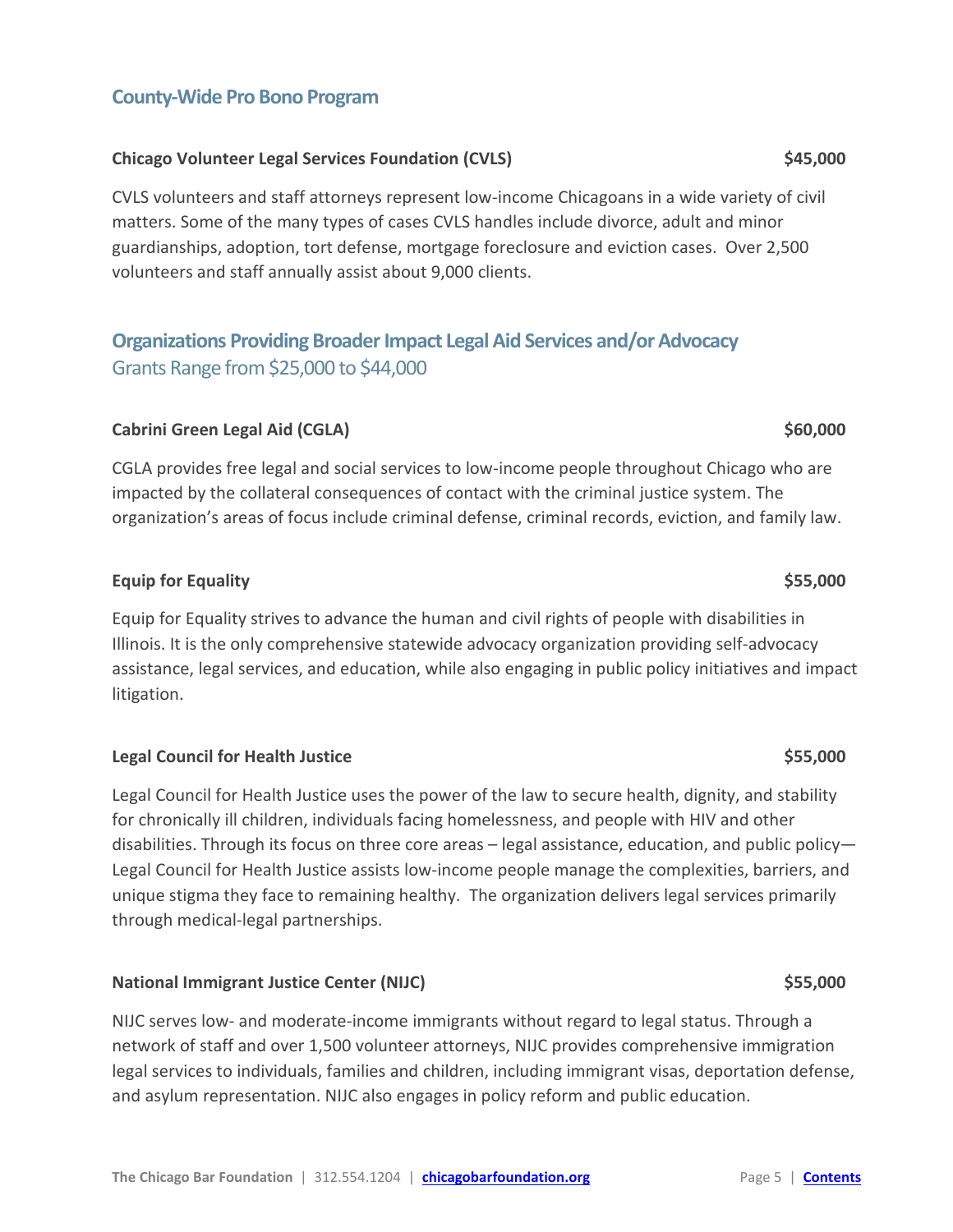#### **Chicago Lawyers' Committee for Civil Rights \$50,000**

The Chicago Lawyers' Committee for Civil Rights works to secure racial equity and economic opportunity in our community. Through partnerships with law firms, the Lawyers' Committee provides legal assistance to clients and communities in litigation and transactional matters. The organization collaborates with community leaders, advocacy organizations, and attorneys to craft and implement community-based solutions and policy reform. Its current legal projects focus on education, housing, voting and civic empowerment, public safety, and community economic development.

#### **Ascend Justice \$45,000**

Ascend Justice empowers individuals and families impacted by gender-based violence or the child welfare system to achieve safety and stability through holistic legal advocacy and systemic reform. The organization serves domestic violence survivors seeking legal assistance related to orders of protection, immigration, family law, housing, and employment, as well as individuals who are being investigated or are appealing a finding of child neglect or abuse.

## **Life Span—***Center for Legal Services & Advocacy* **\$35,000**

Life Span provides comprehensive services to low-income victims of domestic and sexual violence. The core of Life Span's legal services includes legal advice, information and representation in all family law matters, such as divorce, custody, child support, visitation, and Orders of Protection. It also provides immigration legal services to survivors of domestic violence. Life Span pairs its legal services with in-house counseling for clients and their children.

## **Legal Aid Chicago \$27,500**

Legal Aid Chicago is the largest organization in Chicago and suburban Cook County providing free civil legal services to individuals and families unable to afford a lawyer. Legal Aid Chicago helps over 20,000 people a year by providing comprehensive legal services on a wide range of civil legal problems including family law, eviction, mortgage foreclosure, bankruptcy, and public benefits.

## **Greater Chicago Legal Clinic by Case 2018 \$25,000 \$25,000**

CLC provides low cost and free legal services to low-income people living in Chicago and suburban Cook County. The Clinic offers representation in various areas of law, including family law, domestic violence, criminal records, mortgage foreclosure, eviction, and immigration law.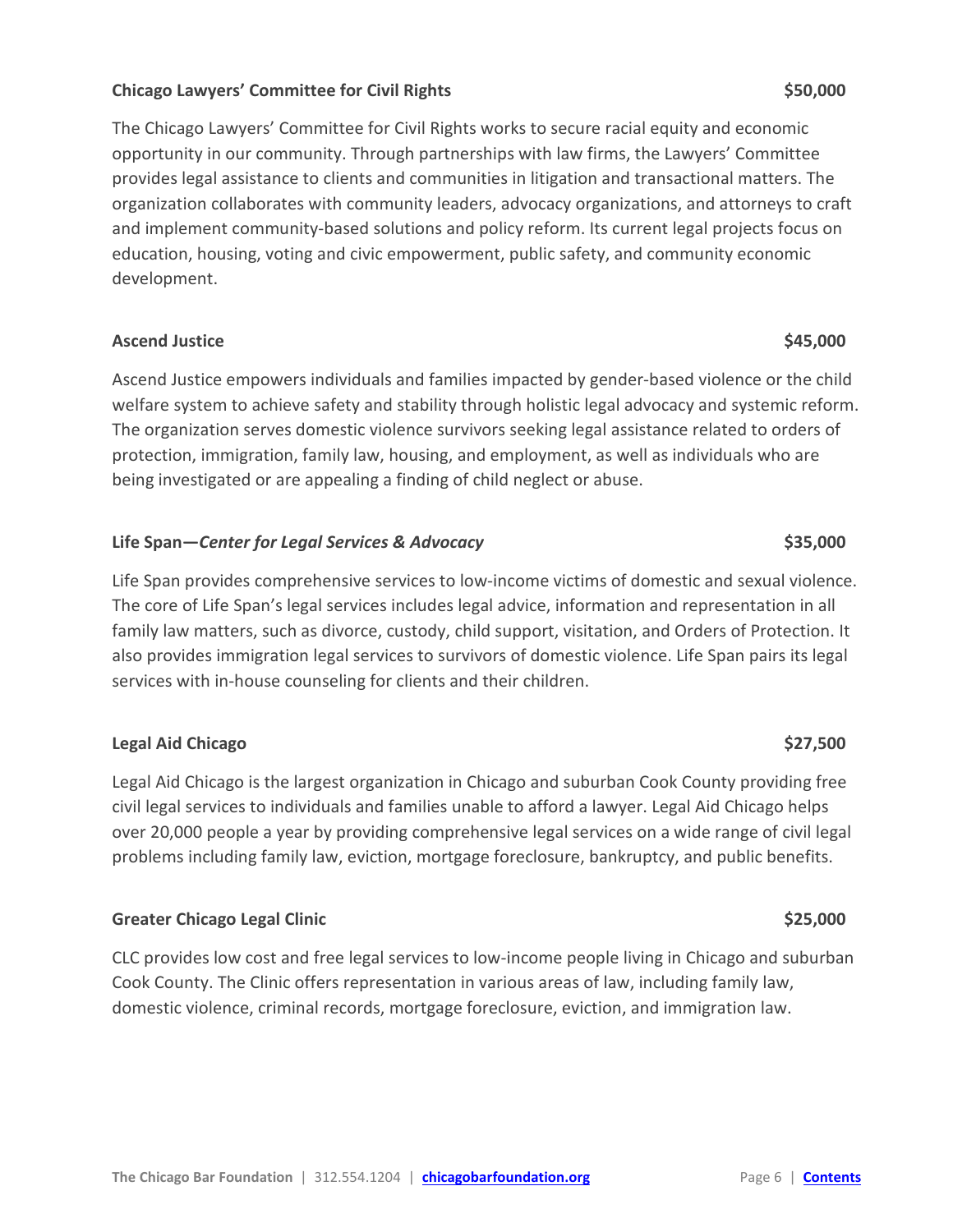## **Lawyers' Committee for Better Housing (LCBH) \$25,000**

LCBH provides free legal services to low- and moderate-income tenants with a goal of impacting the affordable housing crisis to the greatest extent possible. Each year, LCBH helps tenants from all over Chicago who are facing eviction with a combination of legal representation, supportive social services and policy advocacy.

#### **Legal Aid Society of Metropolitan Family Services (LAS) \$30,000**

Founded in 1886, LAS is the second oldest legal aid program in the nation and today continues to provide legal assistance to low-income families who cannot afford a private attorney. Each year, LAS provides free legal assistance in family law and other civil matters, with services ranging from brief service and advice to full litigation.

# <span id="page-6-0"></span>**Organizations With System-Wide Impact That Also Support the Efforts of Other Pro Bono and Legal Aid Organizations** Grants Range from \$25,000 to \$36,000

## **Illinois Legal Aid Online (ILAO) \$36,000**

ILAO is a web-based technology project that improves access to justice for lower-income and vulnerable Illinois residents by providing online legal information and resources to the lowerincome public as well as to legal aid and pro bono attorneys. ILAO developed and maintains [http://www.illinoislegalaid.org,](http://www.illinoislegalaid.org/) which annually is visited about 2 million times.

## **Shriver Center on Poverty Law (Shriver Center) \$45,000**

The Shriver Center is a multi-issue legal advocacy organization dedicated to lifting people out of poverty. The Center helps shape state law and federal policies into affordable mechanisms to eliminate poverty, and its work includes broad legal assistance, policy advocacy, public education, and training of legal aid advocates. The Shriver Center is a unique and invaluable resource for frontline legal aid attorneys in the Chicago area.

## **Center for Conflict Resolution (CCR) \$25,000**

CCR provides over 1,600 free mediation services each year, trains new mediators, and works with the courts, government agencies, and organizations to create custom designed dispute resolution systems and training programs.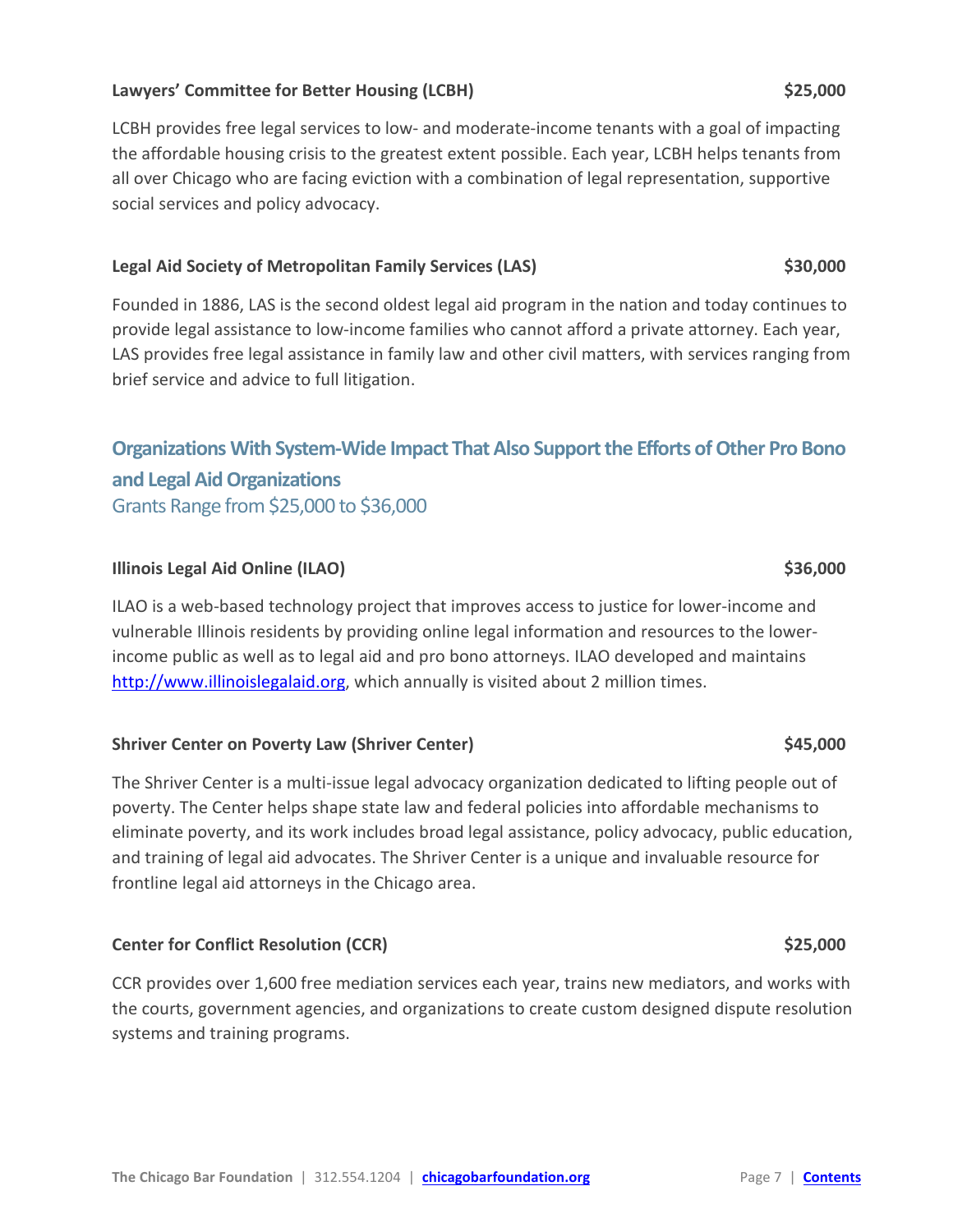# <span id="page-7-0"></span>**Organizations Providing Specialized Advocacy and/or Legal Aid Services** Grants Range from \$7,500 to \$25,000

#### **Chicago Coalition for the Homeless—***Law Project* **\$25,000**

The Chicago Coalition for the Homeless Law Project provides civil legal services in select cases that advance the legal rights and remedies of persons who are homeless or at risk of homelessness, including ensuring that public school systems do not wrongly bar homeless children from enrolling in and attending schools.

#### **Center for Disability & Elder Law (CDEL) \$22,500**

CDEL works to advance the legal rights of low-income persons with disabilities and elderly persons in Cook County. CDEL assists its clients through the combined efforts of a small staff and a network of about 300 pro bono attorneys. Currently, CDEL offers legal representation on various civil legal issues, including consumer, adult guardianship, housing, estate planning and wills.

## **Uptown People's Law Center (UPLC) \$22,500**

UPLC combines grass-roots advocacy with legal representation of poor and working people in Uptown and the surrounding communities. UPLC focuses its work in the areas of Social Security and public benefits, housing and tenant rights, and prisoner civil rights.

#### **The James B. Moran Center for Youth Advocacy <b>\$20,000 \$20,000**

The Moran Center provides legal and social work advocacy to low-income youth in the Evanston area. The organization's legal practice involves juvenile and adult criminal court matters as well as administrative advocacy in special education and school discipline matters. The Moran Center also runs an Expungement and Sealing Help Desk at the Skokie Courthouse and civil legal aid clinics at three Evanston elementary schools.

#### **Access Living—***Legal Services Program* **\$17,500**

Access Living uses the legal system to further its mission of independent living for people with disabilities. Through its Legal Services Department, the organization provides free legal representation to people who have been discriminated against based on disability in housing, public accommodations, government programs, and other services and programs.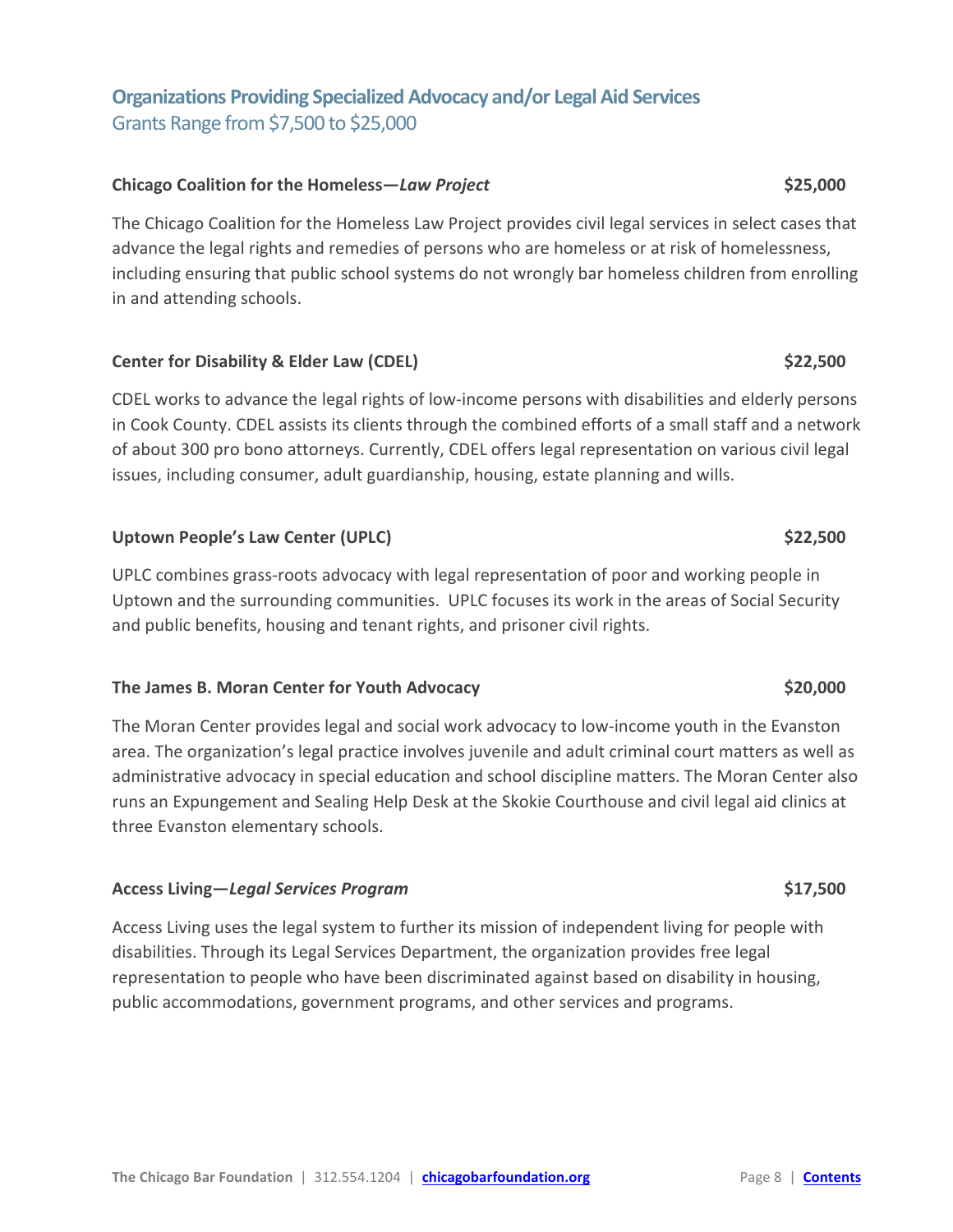#### **Latinos Progresando—***Immigrant Legal Services Program* **\$17,500**

Through its Immigrant Legal Services Program, Latinos Progresando, a Department of Justicerecognized organization, serves immigrants in Little Village and other Chicago-area communities by providing low-cost immigration legal services, including naturalization and citizenship.

## **Lawyers for the Creative Arts (LCA) \$15,000 \$15,000**

LCA provides pro bono legal services to individuals and organizations in the arts. With the help of hundreds of volunteer attorneys, LCA advises artists and arts organizations on the full array of legal issues they encounter, such as general business, registering and protecting their intellectual property via copyright, trademark, contracts, and resolving other disputes.

## **Chicago Alliance Against Sexual Exploitation (CAASE) \$17,500**

CAASE works to eliminate sexual exploitation and assault through litigation and advocacy, organizing and policy reform, and prevention and resource development. CAASE's legal program provides free legal services to survivors of rape and prostitution. It advocates with police and prosecutors, litigates against rapists using the Illinois Civil No Contact Order Act, and represents clients with landlords, employers, and schools.

## **The Roger Baldwin Foundation of the ACLU of Illinois—***Children's Initiative* **\$15,000**

The CBF's funding supports the Children's Initiative, which serves as a legal advocate for the thousands of abused, neglected, and troubled children being held in state and county custody in Illinois.

## **Centro Romero—***Latin American Legal Assistance Services* **\$10,000**

Centro Romero is a community-based organization on Chicago's north side that serves primarily Spanish-speaking immigrants and refugees. Through its Latin American Legal Assistance Services, which is recognized by the Department of Justice, it offers legal representation and education in the areas of citizenship, naturalization, and DACA.

## **World Relief Chicagoland—***Immigration Legal Services* **\$7,500**

Located in Chicago's Albany Park neighborhood, World Relief Chicago provides legal services to low-income immigrant and refugee families on a variety of immigration issues, including family reunification and citizenship. World Relief Chicago is recognized by the Department of Justice as an agency authorized to provide legal services to immigrants.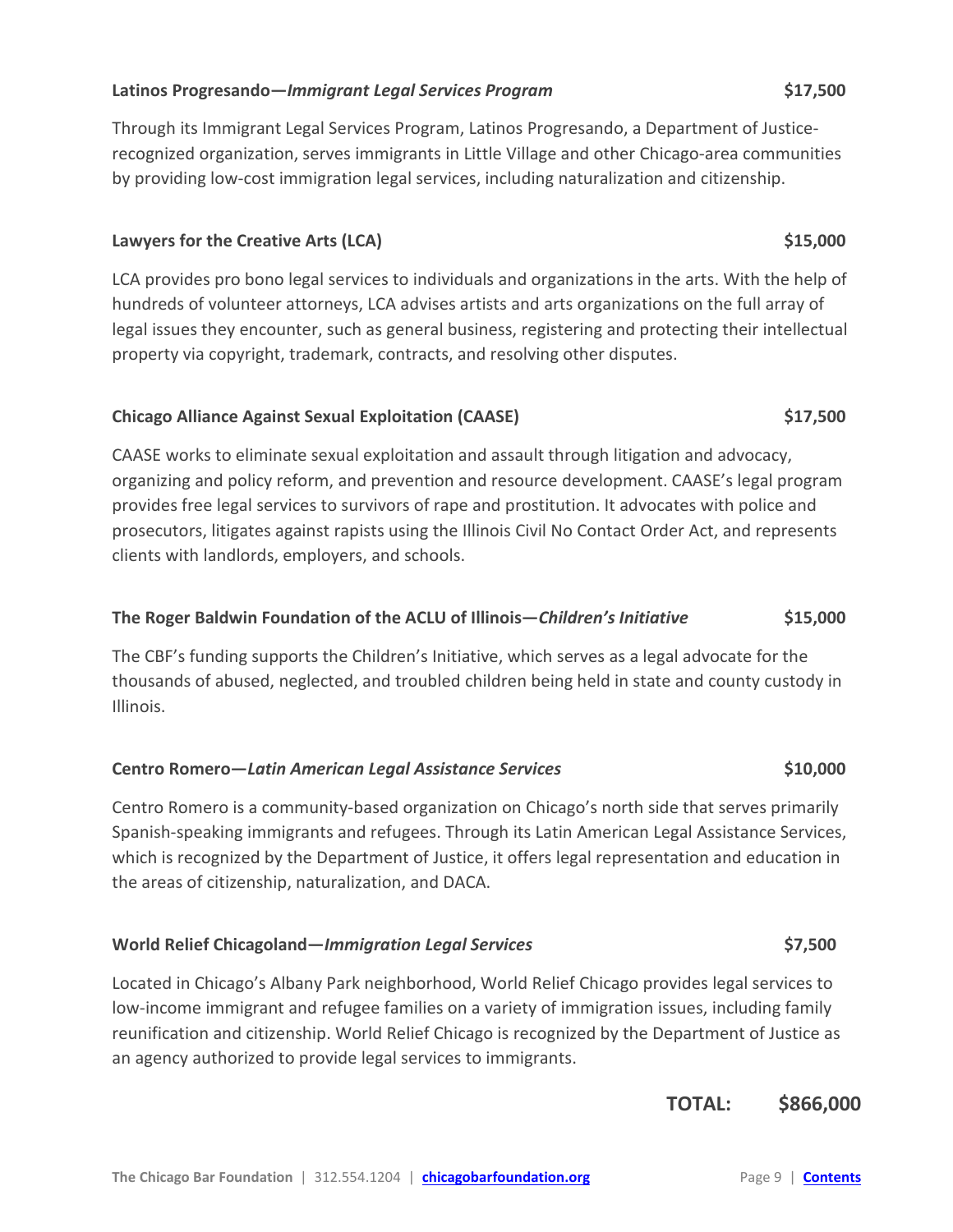# <span id="page-9-0"></span>**SPECIAL PROJECT GRANTS**

The CBF makes Special Project grants to support innovative court-based projects that help make the legal system more fair, accessible, and efficient. These projects have a broad impact on the courts and justice system and align with the CBF's overall priorities, including making the courts more user friendly and accessible to people without lawyers and supporting pro bono. The CBF's Special Project grants enable thousands of low-income and disadvantaged Chicagoans to get critical legal assistance, information, and advice each year.

The court-based advice or help desks funded by the CBF assist people without lawyers with a wide variety of legal problems. Lawyers who staff these desks "triage" each person's situation and provide the following services: help them better understand their legal problem; refer them to pro bono and legal aid lawyers when appropriate; give them brief advice and self-help resources for their legal problems; and assist them with completing court documents and forms. Collectively these desks served nearly 13,000 people last year and helped the courts run more smoothly.

The CBF's Special Projects grant and other support primarily are made possible by contributions to the [Investing in Justice Campaign.](http://chicagobarfoundation.org/campaign/) These contributions also help leverage significantly more funding for the Special Projects from a special grant the CBF receives from The Chicago Community Trust's Chicago Area Fund for Legal Assistance; funds from Cook County, the U.S. District Court, and the City of Chicago to support court-based advice desks and pro bono projects; and other funding partners.

## <span id="page-9-1"></span>**2021 Special Project Grants**

## **Municipal Court Advice Desk—CARPLS 1988 1998 1999 1999 1999 1999 1999 1999 1999 1999 1999 1999 1999 1999 1999 1999 1999 1999 1999 1999 1999 1999 1999 1999 1999 1999 19**

A joint project with the Circuit Court of Cook County, the CBF, CARPLS and Chicago Legal Clinic, this Desk provides free legal assistance to low-income individuals with cases pending in the 1<sup>st</sup> Municipal Division, including eviction and consumer cases.

#### **Municipal Court Advice Desk—Greater Chicago Legal Clinic \$100,204**

A joint project with the Circuit Court of Cook County, the CBF, and CARPLS, CLC complements the work of CARPLS at this Desk by providing extended representation to low-income patrons of the Desk referred by CARPLS with more complex cases pending in the  $1<sup>st</sup>$  Municipal Division, including eviction and consumer cases.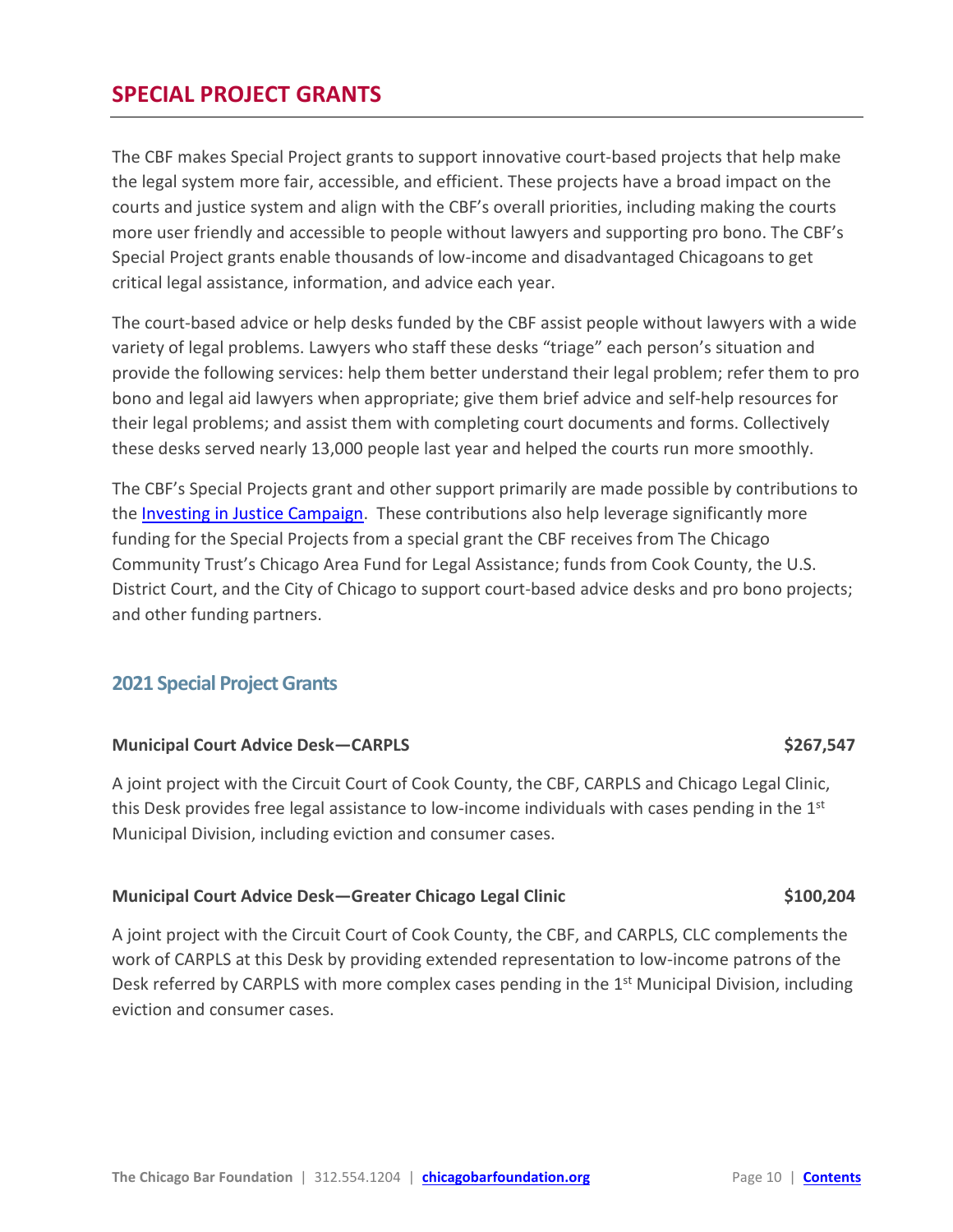## **Minor Guardianship Assistance Desk—Chicago Volunteer Legal Services \$80,125**

A joint project with the Circuit Court of Cook County, the CBF, and CVLS, this Desk offers assistance to persons representing themselves in seeking guardianship of a minor.

## **The Judge William J. Hibbler Memorial Pro Se Assistance Desk—Legal Aid Chicago \$60,314**

A partnership between the Federal District Court, Legal Aid Chicago, the CBF, and a group of dedicated pro bono attorneys, this Desk provides people without lawyers in Federal Court with legal information, advice and limited legal assistance.

#### **Bankruptcy Assistance Desk—Legal Aid Chicago \$45,530**

With a corps of pro bono attorneys, this Desk provides legal information, advice, and brief legal assistance to people without lawyers in Bankruptcy Court. This Desk is a partnership between the U.S. Bankruptcy Court in the Northern District of Illinois, Legal Aid Chicago, and the CBF.

## **Illinois JusticeCorps—Illinois Bar Foundation \$34,000**

Through a partnership with the Serve Illinois Commission, the Illinois Supreme Court Commission on Access to Justice, the Illinois Bar Foundation, and the CBF, this innovative statewide program recruits and trains students to serve as guides to make courts across Illinois more welcoming and less intimidating for people without lawyers.

## **City of Chicago Administrative Hearings Advice Desk— CARPLS \$29,850**

This Desk is a joint project with the City of Chicago, the CBF and CARPLS that provides free legal assistance to low-income people with cases pending before the City's Department of Administrative Hearings, including building code violation cases, vehicle impound cases, and other municipal matters.

## **Federal Court Settlement Assistance Project— Chicago Lawyers' Committee for Civil Rights \$15,000**

Through this Project, pro bono attorneys represent self-represented people in settlement conferences in federal cases.

**TOTAL: \$630,750**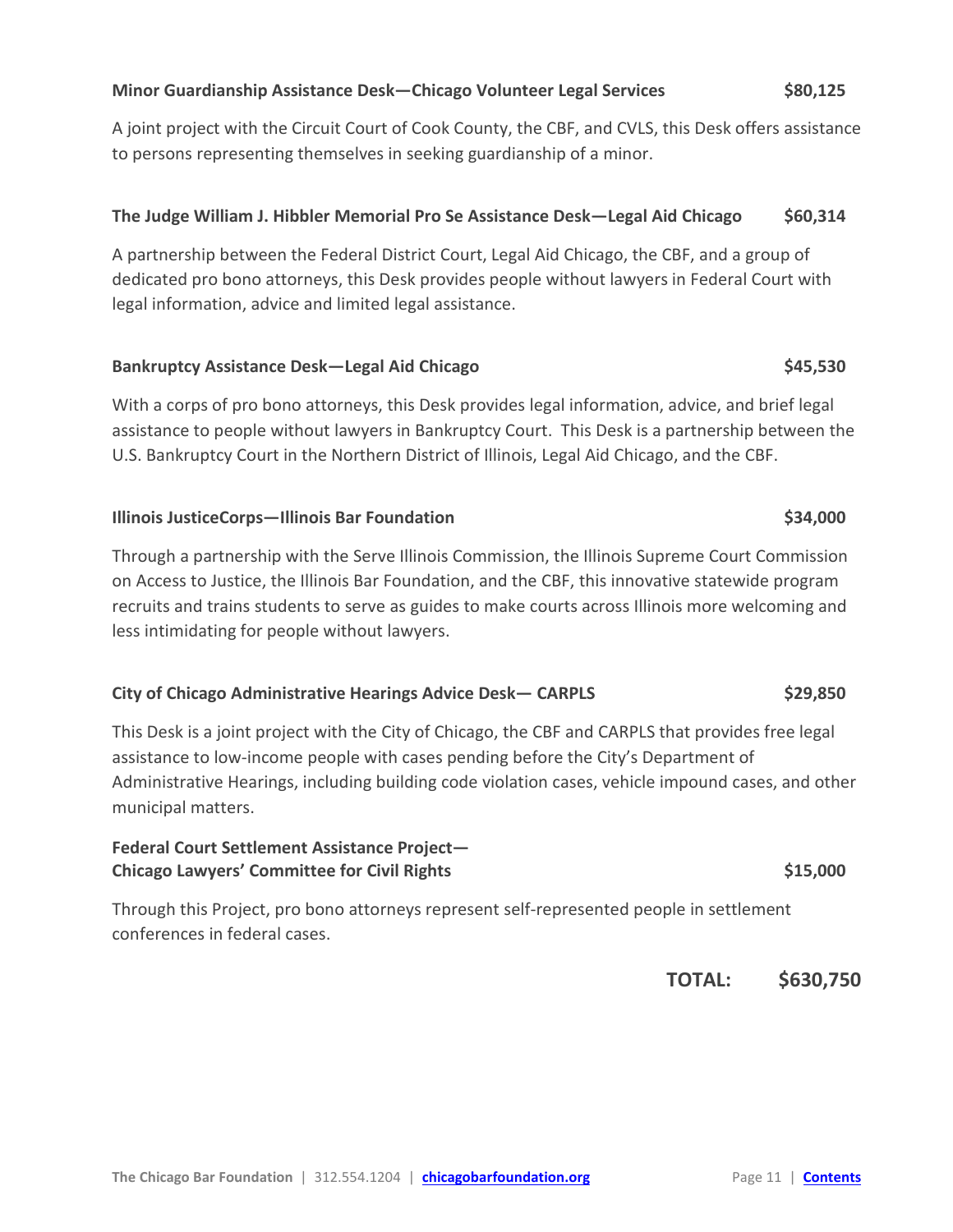#### **The Chicago Bar Foundation** | 312.554.1204 | **[chicagobarfoundation.org](http://chicagobarfoundation.org/)** Page 12 | **[Contents](#page-1-0)**

# <span id="page-11-0"></span>**FELLOWSHIP, SCHOLARSHIP AND INTERNSHIP GRANTS**

One of the CBF's priorities is to make it possible for dedicated lawyers to pursue careers in legal aid and public interest law in the face of often overwhelming financial challenges. The CBF provides significant funding for a number of public interest law fellowships, scholarships and internships that have made it possible for a growing group of committed law students and attorneys to pursue their chosen line of work.

#### **The CBF Kimball R. Anderson and Karen G. Anderson Public Interest Law Fellowship \$50,000**

This Fellowship provides \$50,000 in loan repayment assistance (payable over five years) to recent law school graduates who work for CBF-funded public interest organizations. In 2020, the CBF supported five fellowships for:

- Martin Cozzola, Chicago Volunteer Legal Services
- Sarah Hess, Legal Council for Health Justice
- Sue Pak, Cabrini Green Legal Aid
- Alyssa Phillips, Chicago Coalition for the Homeless
- Lydia Sharp, Equip for Equality

## **Public Interest Law Initiative (PILI) \$24,000**

This grant supports three summer internships and two school year internships for law students working at CBF-funded pro bono and legal aid organizations in the Chicago area.

## **The CBF Moses Scholarship 620,000 \$20,000 \$20,000**

This \$60,000 scholarship (payable over three years) is awarded once every three years by rotation to one of the six Chicago-area law schools for an incoming law student who plans to pursue public interest law. In 2021-2022, the CBF provided year one of the two-year grant to Bethany Ao at the University of Chicago.

**TOTAL: \$94,000**

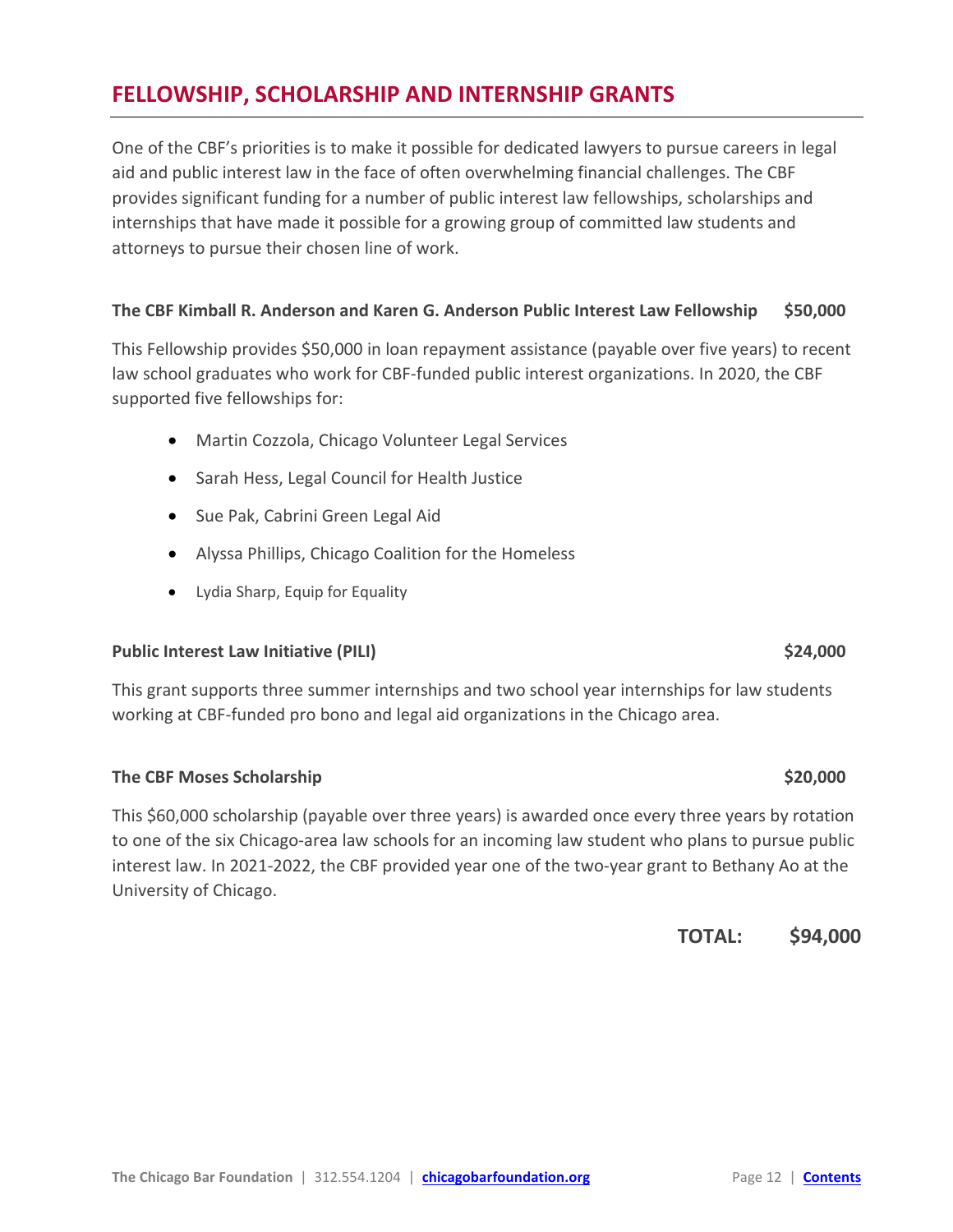# <span id="page-12-0"></span>**OTHER GRANTS**

The CBF made a number of other grants in 2021 to support a variety of access to justice and related philanthropic initiatives, including the CBF's Pro Bono and Public Service Award grants, the CBF's Young Professionals Board/CBA Young Lawyers Section Partnership Grants, and discretionary grants.

## <span id="page-12-1"></span>**Pro Bono and Public Service Award Grants**

Each year, the CBF co-sponsors with The Chicago Bar Association the Pro Bono and Public Service Awards Celebration. The awards honor the work of seven unsung heroes (including the Anderson Fellowship described above) from a broad cross-section of the greater Chicago legal community whose dedication to ensuring access to justice inspires those around them to join in their efforts. Many of these awards provide the recipient with the opportunity to designate a special grant to a CBF-funded organization.

| The Thomas H. Morsch Public Service Award<br>A cash prize was awarded to Michelle Gilbert, Lawyers' Committee for Better Housing.                           | \$10,000 |
|-------------------------------------------------------------------------------------------------------------------------------------------------------------|----------|
| The Edward J. Lewis II Pro Bono Service Award<br>A grant was awarded to the Legal Aid Society in honor of Andrew Vail.                                      | \$2,500  |
| The Exelon Outstanding Corporate Counsel Award<br>A grant was awarded to the National Immigrant Justice Center in honor<br>of Theresa Duckett.              | \$2,500  |
| The Leonard Jay Schrager Award of Excellence<br>A grant was awarded to Northern Illinois University's Health Advocacy Center<br>in honor of Colleen Boraca. | \$2,500  |
| The Maurice Weigle Exceptional Young Lawyer Award<br>A grant was awarded to Equip for Equality in honor of Sarah Grady.                                     | \$2,500  |
| The Justice Thomas L. Kilbride Public Service Award                                                                                                         | \$2,500  |
| A grant was awarded to the Roger Baldwin Foundation of the ACLU, Inc. in honor of Hon. Maxwell<br>Griffin, Jr.                                              |          |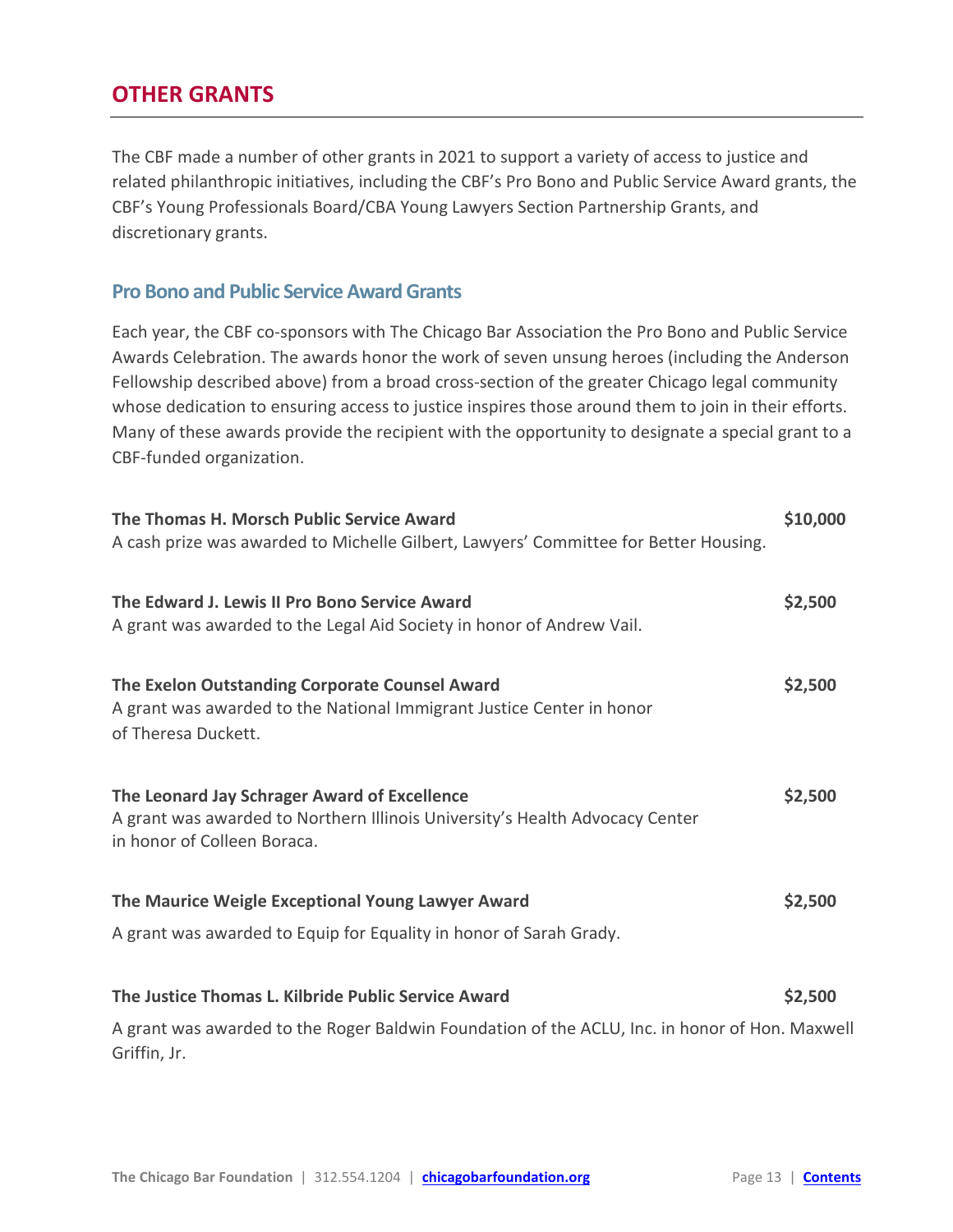<span id="page-13-0"></span>

| The winner of a special Pro Bono and Public Service Awards Luncheon<br>drawing designated the grant to Cabrini Green Legal Aid.                                                                                                                                                                                                                                   |          |
|-------------------------------------------------------------------------------------------------------------------------------------------------------------------------------------------------------------------------------------------------------------------------------------------------------------------------------------------------------------------|----------|
| <b>TOTAL:</b>                                                                                                                                                                                                                                                                                                                                                     | \$23,500 |
| <b>CBF Young Professionals Board/CBA Young Lawyers Section Partnership Grants</b>                                                                                                                                                                                                                                                                                 |          |
| Through partnerships with The Chicago Bar Association's Young Lawyers Section and the CBF<br>Young Professionals Board (YPB) and other organizations, the CBF funds projects that educate<br>vulnerable youth about their legal rights and responsibilities or otherwise provide or promote<br>legal or civic-related education, including diversity initiatives. |          |
| CBA Media & Civic Education, Inc. (Chicago Bar Association affiliate)                                                                                                                                                                                                                                                                                             | \$5,000  |
| A \$5,000 grant supports the Edward J. Lewis II Chicago Lawyers in the Classroom Program at<br>various Chicago Public Schools.                                                                                                                                                                                                                                    |          |
| <b>Center for Disability &amp; Elder Law</b>                                                                                                                                                                                                                                                                                                                      | \$5,000  |
| This grant supports the Serving Our Seniors Project and the Senior Center Initiative.                                                                                                                                                                                                                                                                             |          |
| <b>Mikva Challenge</b><br>This grant supports the Democracy in Action course, Issues to Action Project,<br>and Project Soapbox.                                                                                                                                                                                                                                   | \$3,000  |
| <b>Just the Beginning Foundation</b>                                                                                                                                                                                                                                                                                                                              | \$2,500  |
| This grant supports school year diversity pipeline programming.                                                                                                                                                                                                                                                                                                   |          |
| <b>Legal Prep Charter Academy</b>                                                                                                                                                                                                                                                                                                                                 | \$2,500  |
| This grant supports the Mentoring Program at Chicago's legal-themed, college preparatory charter<br>school in West Garfield Park.                                                                                                                                                                                                                                 |          |
| <b>Lawndale Christian Legal Center</b>                                                                                                                                                                                                                                                                                                                            | \$2,500  |
| This grant supports the Court Advocacy Apprenticeship/Mock Trial Program.                                                                                                                                                                                                                                                                                         |          |

**Cabrini Green Legal Aid \$1,000**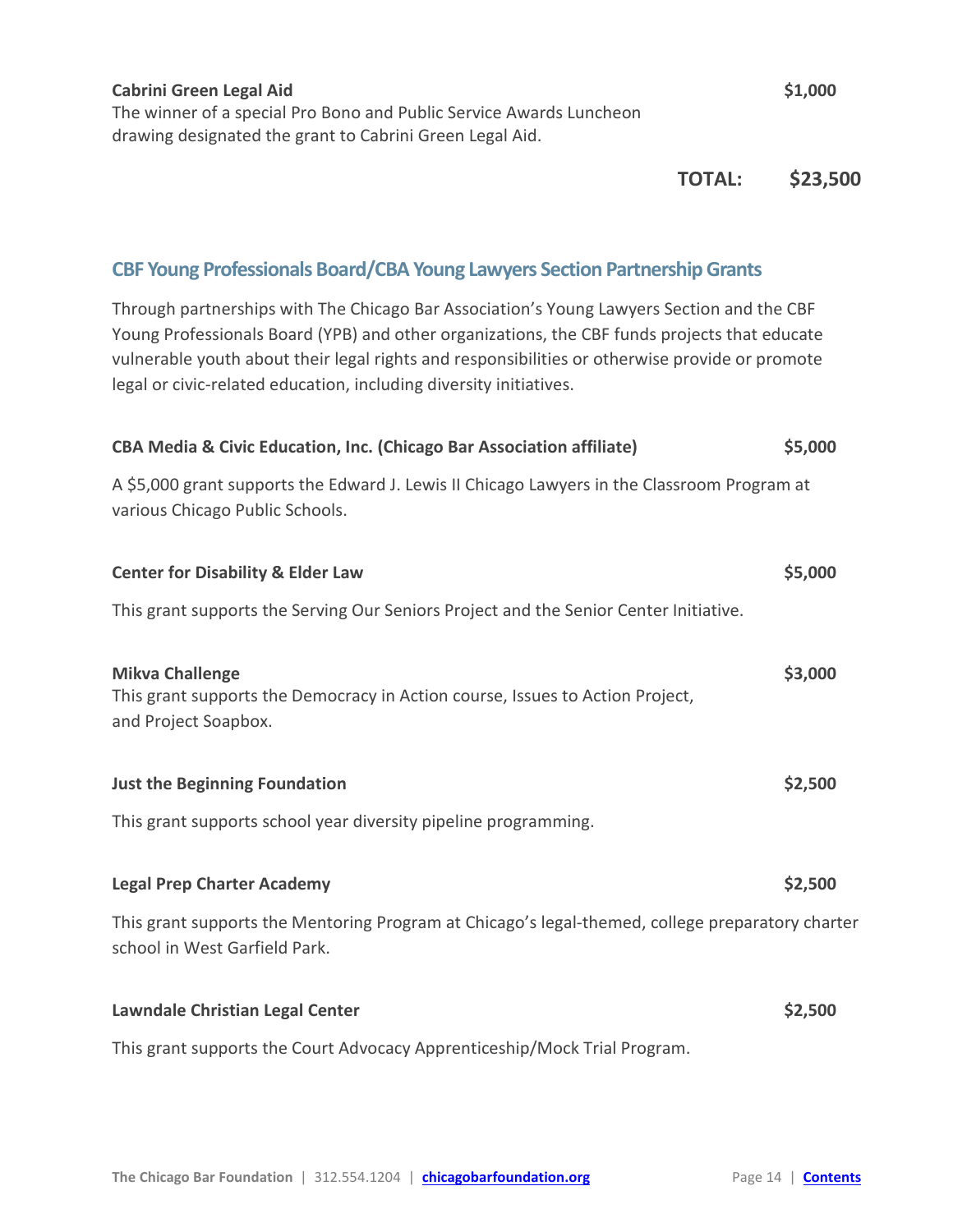## **Wills for Heroes \$1,288**

Wills for Heroes provides essential legal documents free of charge to our nation's first responders, including wills, living wills, and powers of attorney.

# <span id="page-14-0"></span>**Other Grants**

The CBF made a number of other grants in 2021 to support a variety of access to justice and related philanthropic initiatives.

# **The Chicago Bar Association \$64,825**

This grant supports CBA membership and complimentary Continuing Legal Education (CLE) for attorneys working at legal aid organizations receiving CBF organizational support grants. These memberships, which the CBA provides at a reduced rate, are offered in partnership with the CBA.

## **Forefront \$7,581**

This grant supports efforts to strengthen the philanthropic and nonprofit community in the Chicago area and Forefront's Count Me In 2020 Funders Collaborative program.

## **Shriver Center on Poverty Law \$11,600 \$11,600**

This grant supports training for Illinois legal aid organizations with the Shriver Center's Racial Justice Institute, the premier training resource in the country for lawyers and advocates seeking to build their capacity and skills to champion racial justice in their communities and inside their organizations.

## **Catholic Charities of the Archdiocese of Chicago—***Legal Assistance* **\$5,000**

Catholic Charities Legal Assistance (CCLA) operates primarily through a hotline over which staff and volunteer attorneys advise clients on a broad range of legal issues, provide brief legal services or make referrals for representation. CCLA also provides community legal education at Catholic Charities' facilities in Chicago and the suburbs and extended representation in a limited number of cases.

| The Chicago Community Foundation                                                                    | \$5,000 |
|-----------------------------------------------------------------------------------------------------|---------|
| Discretionary Grant to support the Illinois Immigration Funders Collaborative.                      |         |
| DePaul University College of Law Legal Resource Project for Immigration<br><b>Service Providers</b> | \$5,000 |
| Discretionary grant                                                                                 |         |
| <b>Business and Professional People for the Public Interest</b>                                     | \$2,500 |

**TOTAL: \$21,562**